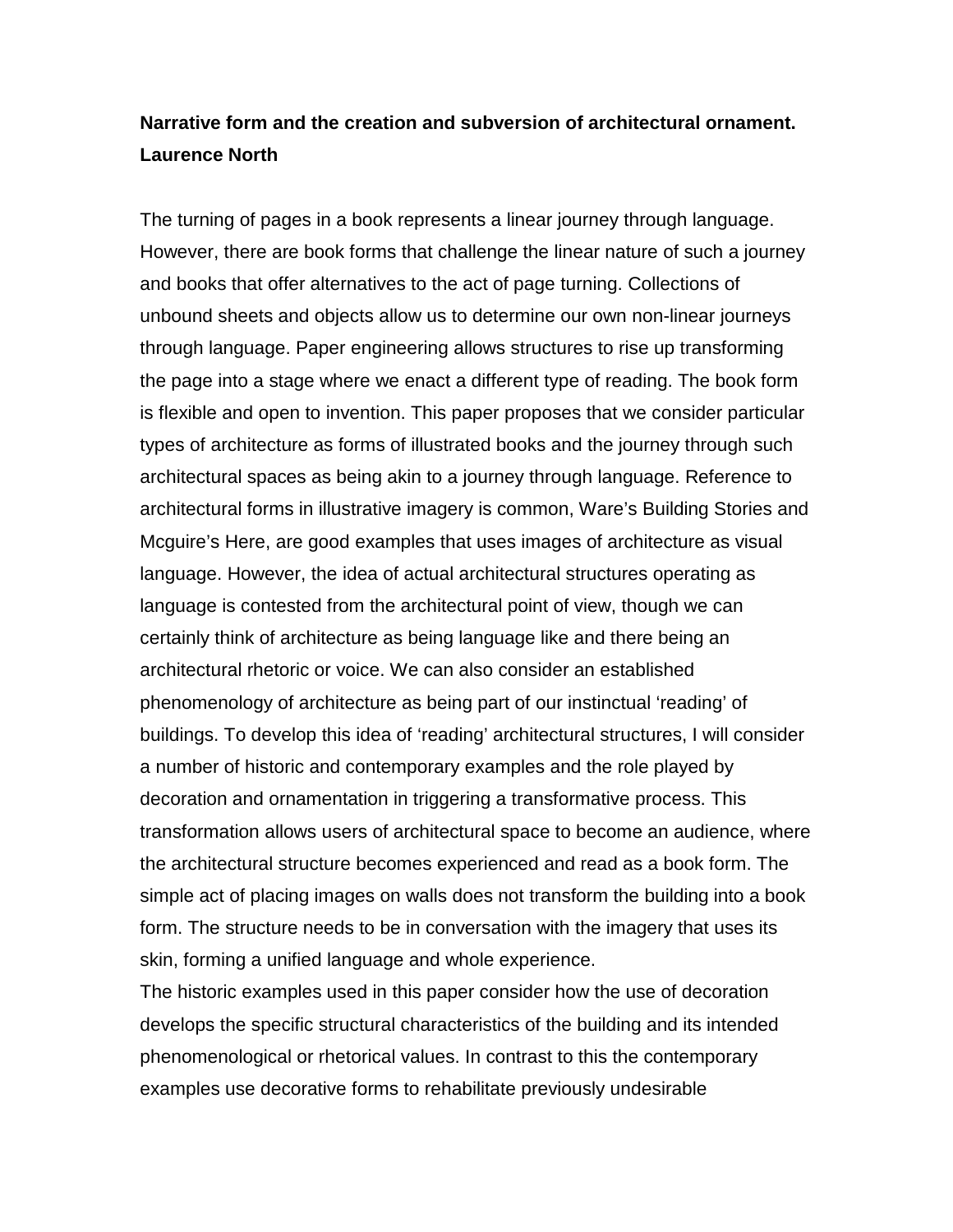architectural experiences, establishing new readings of the structure, reanchoring the phenomenological and rhetorical values. In all these examples the creation of visual ornament and decoration is in some form subversive. That is to say it develops a critical dialogue between the reader and the structures that are read.

This paper has an ambition to inform and develop the interaction between illustrative practice and architecture and point to areas, which offer new potential for illustrative practice. The historic examples discussed here are rarely considered as Illustration and the contemporary examples with one exception are seen as being part of Fine Art practice. I hope the proposal to consider the potential of architecture as a form of illustrated book will present new possibilities to both architects and illustrators.

# *Images of works ascribed to Giotto; The Scrovegni Chapel, Padua and the Upper Church at Assisi*

These chapels employ lavish decoration that invites the user to become an audience, reading and interacting equally with the imagery and the architecture. Giotto was both an architect and a painter who used a range of visual strategies to enhance the audience's reading and experience of the sacred space. The paintings make consistent reference to architectural forms both fictive and real to inform the narrative. They also use illusionist imagery to project decorative architectural features out of and into the picture plane blending our experience of real and fictive space time. At both sites decorative imagery is an important signifier of the wall surface and Laura Jacobus' authorative research asserts that Giotto uses the painted surfaces of walls as a liminal space between our real space/time and the fictive pictorial space time of the painting and that this is used to explore the tension between real life experience and sacred narrative. The paintings also echo the journey through architectural space with narrative journeys through pictorial space.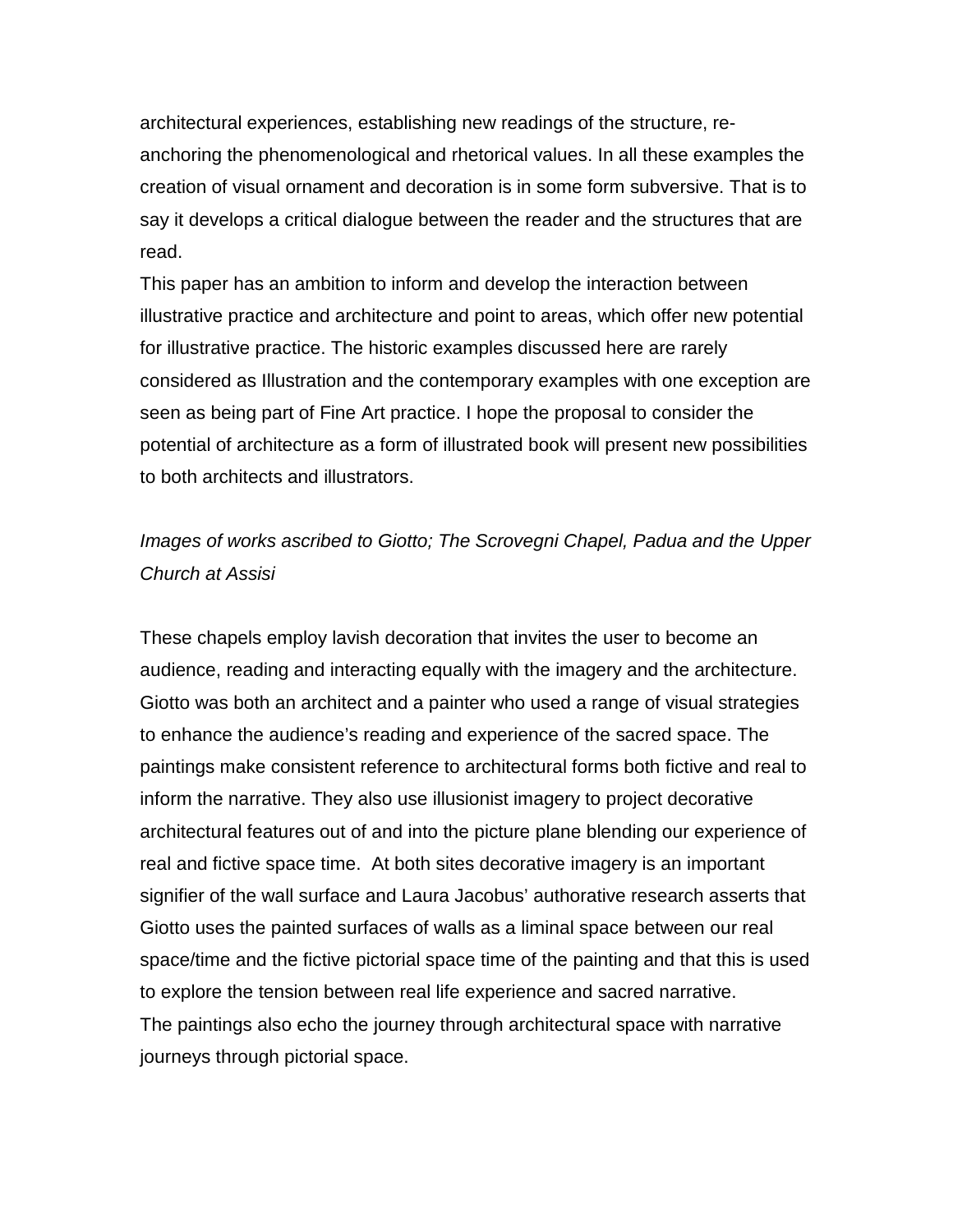## *Images of the Triumphal arch, Scrovegni Chapel, Padua*

Either side of the triumphal arch are two illusionistic rooms. These allow the real world to penetrate pictorial space. These illusionistic rooms are bold statements, due to their dominant position on the triumphal arch and their ability to confuse the reading of real and fictive architectural space. The illusionistic rooms puncture the picture plane as real rooms would puncture the wall. Jacobus understands the annunciation scenes as a blending of an annunciation enactment that would take part on the site each year with the sacred narrative. Consequently real world events are embodied in the site, the architecture and the imagery through the use of pictorial space.

## *Images of fictive Niches, Scovegni Chapel, Padua*

In contrast to the small rooms, along the North and South walls Giotto has painted two bands of illusionistic niches containing illusions of sculptures. These are projected into our real space time and illustrate Vices on one side of the chapel and virtues on the other.

### *Image of clerics robe from the judgement day wall, Scrovegni chapel, Padua.*

The chapel's patron Enrico Scrovegni is pictured here offering the chapel to God on the Judgment day wall. This is a critical act in the socio-political context of the whole chapel and the relationship between his family and the church of that period. The gown of an attending cleric has fallen in front of the decorative banding that runs around the image. Fictive and real space are confused. Conventionally decorative banding confirms the surface of the wall. Giotto subverts this convention to disrupt our understanding of the picture plane allowing sacred and secular space to be seamlessly joined.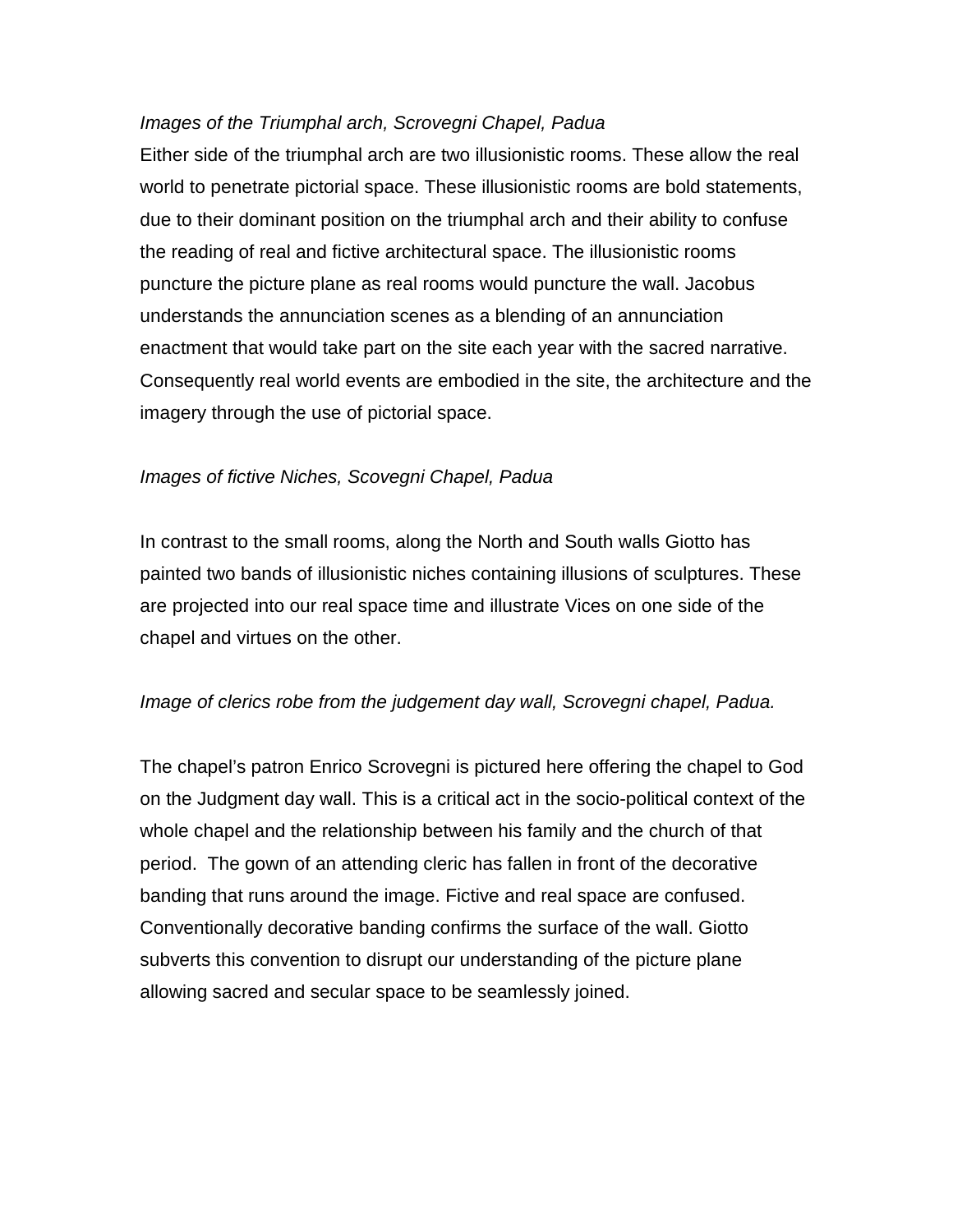## *Image of Judgement Day Scene, Scrovegni chapel, Padua.*

To develop this subversion further, the painted decorative banding is also an illusion of three-dimensional architectural ornament that extends across the lower wall and up through the corners.

# *Images of pulpits within the chapel, Scrovegni chapel, Padua.*

The pulpit in this image appears in multiple paintings around the chapel. Laura Jacobus points out that this reoccurring image appears at points of entry to the chapel. She goes on to propose that this pulpit is an image of the real pulpit that the congregation would have experienced within the chapel and the pictured viewing angles correspond to actual viewing angles experienced as the congregation enter and turn into the space. Jacobus defines these scenes as 'threshold' images whose function is to aid the transition from secular to sacred space. This is achieved by referencing actual structures in the space time of the narrative.

### *Image, the Upper Church at Assisi*

At Assisi Giotto uses decorative banding to subtly control the points at which an audience would pause to read sections of a very long register of frescos.

### *Image, Decorative banding around the scenes, Upper Church at Assisi*

The frescoes are to be read in groups of three. Each group of three images is framed by a painted decorative band. Rebold Benton's research asserts that the illusionistic painting techniques encourage us to perceive the bands as real world ornamental architectural details. The single vanishing point for this illusionistic detail works best when we position ourselves at the centre of the three images.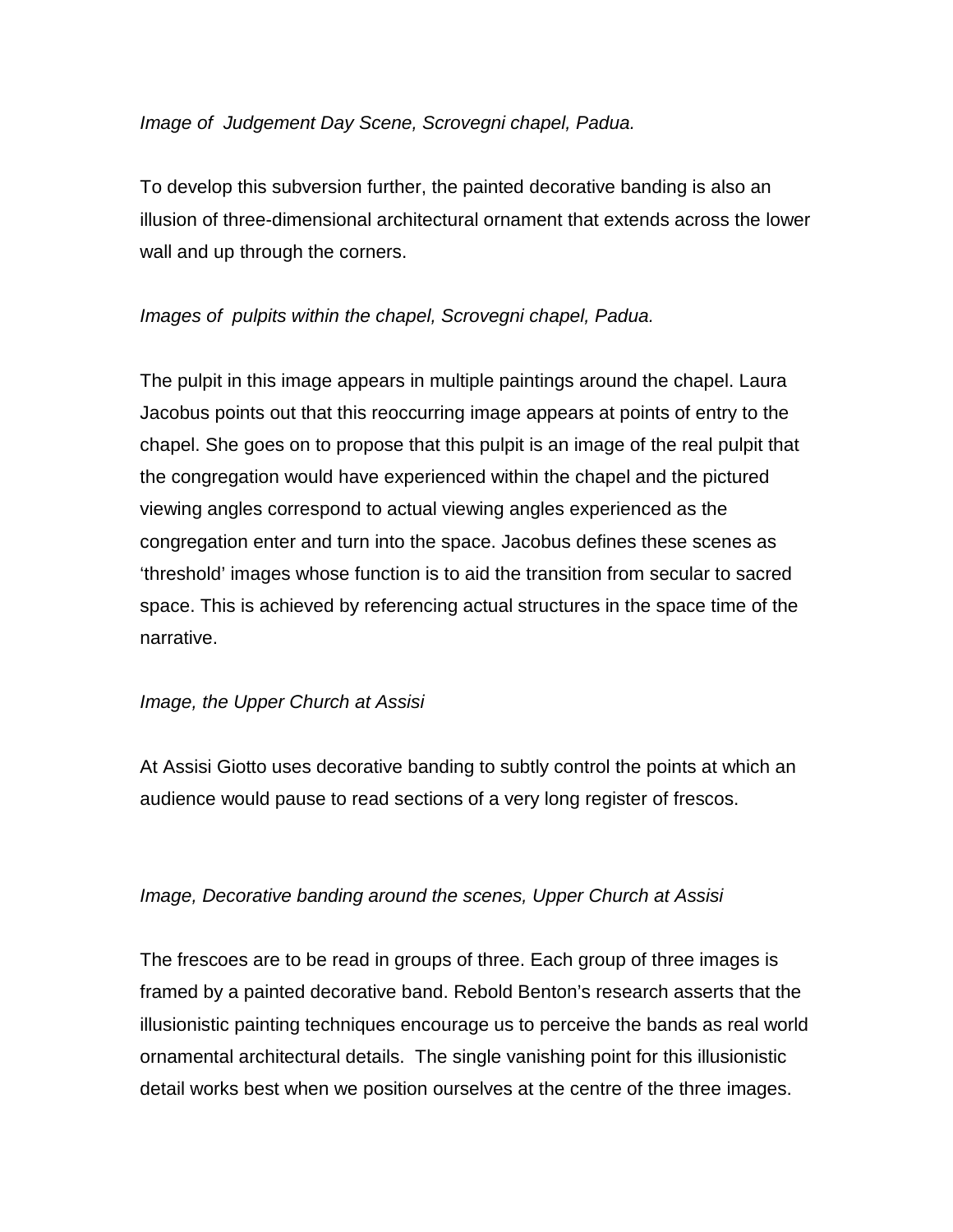This strategy is repeated along the full length of the walls. The decorative banding is intended to pause the audience's progress and subtly manoeuvre the spectator through the chapel controlling pace and flow through the narrative.

## *Image of exsisting Roman temple in Assisi*

Similar to the referencing of the pulpit within images at Padua, Giotto makes reference within an image at Assisi to a real Roman structure to be found within the town. This provides a concrete context anchoring the narrative within a historic period and a real space experienced by the audience drawing them into the narrative.

# *Image of ceiling painted by Fra Pozzo in Saint Ignatius church, Rome*

In Rome Fra Pozzo's ceiling painting is also concerned with the blending of real and fictive space through lavish decoration. There are in fact two architectural plans, one fictive and the other real.

# *Images of two architectural drawings for Saint Ignatius church*

In these images we can see that the lower fictive building is open to the sky and the heavens while the real has a vaulted ceiling.

# *Image of ceiling painted by Fra Pozzo in Saint Ignatius church, Rome*

Viewing the ceiling from a preferred spot marked by a circle on the floor the illusion of heavenly space is achieved. Ornamental features are part of the real and fictive structure and in some places pass through the picture plane.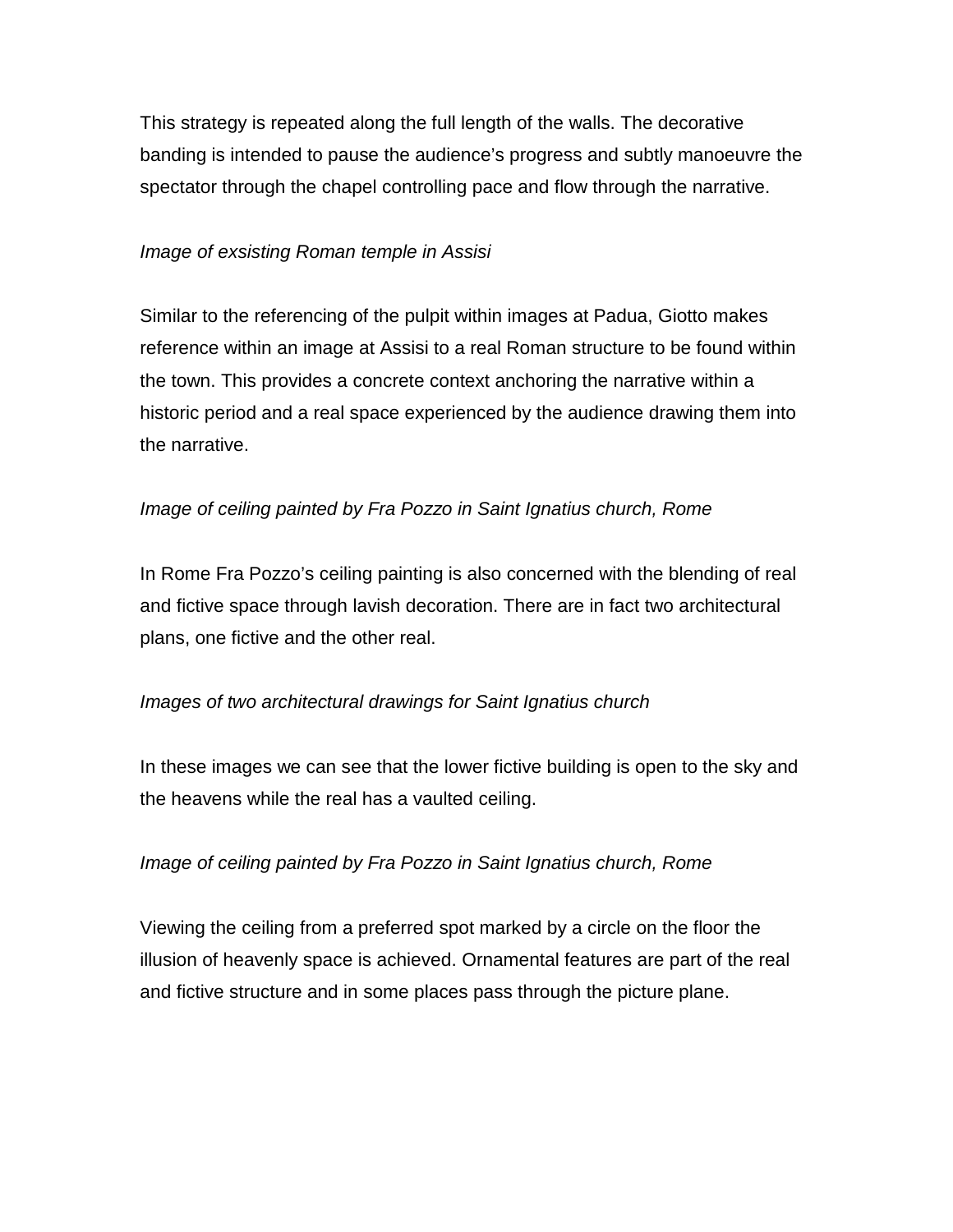### *Image of ceiling painted by Fra Pozzo in Saint Ignatius church, Rome*

The audience is required to occupy a static position, unlike Giotto's designs that require a narrative journey through the structure. The audience witnesses a transitory moment as Saint Ignacious ascends to heaven. The illustrated fictive space is welded to the architectural concrete reality.

The use of embellishment and decoration is integral to the intended rhetoric of these sacred structures as is the communication of narrative. In contrast the following contemporary examples are secular, purely functional and re-purposed but parallels can be drawn with the work of Giotto and Pozzo to allow us a better understanding of the interaction between decorative image and architectural structure.

## *Image, The Factory, Hong Kong, 2008*

This is a refurbished industrial building that uses large wall paintings by the illustrator Mauro Marchesi. The architect Cipriani describes the images as a prequel to Marchesi's graphic novels. These paintings occur throughout the building taking advantage of the building's structure to inform and enrich the fictional narrative. Cipriani describes the chase, which begins in the wider city and concludes on the roof of the building. In the underground car park Hollywood Bau catches a diamond thief, the diamond falls to the floor and shatters. Each facet of the shattered diamond reveals a different narrative, which is developed on different levels of the building and concludes on the roof. Prior to refurbishment passage through the corridors would have been mundane, now the building is transformed into book form, the user becomes a reader of real and fictive space. Marchesi's narrative encourages an exploration and re-imagining of the space and its city context blurring the boundaries between fictive and real space-time.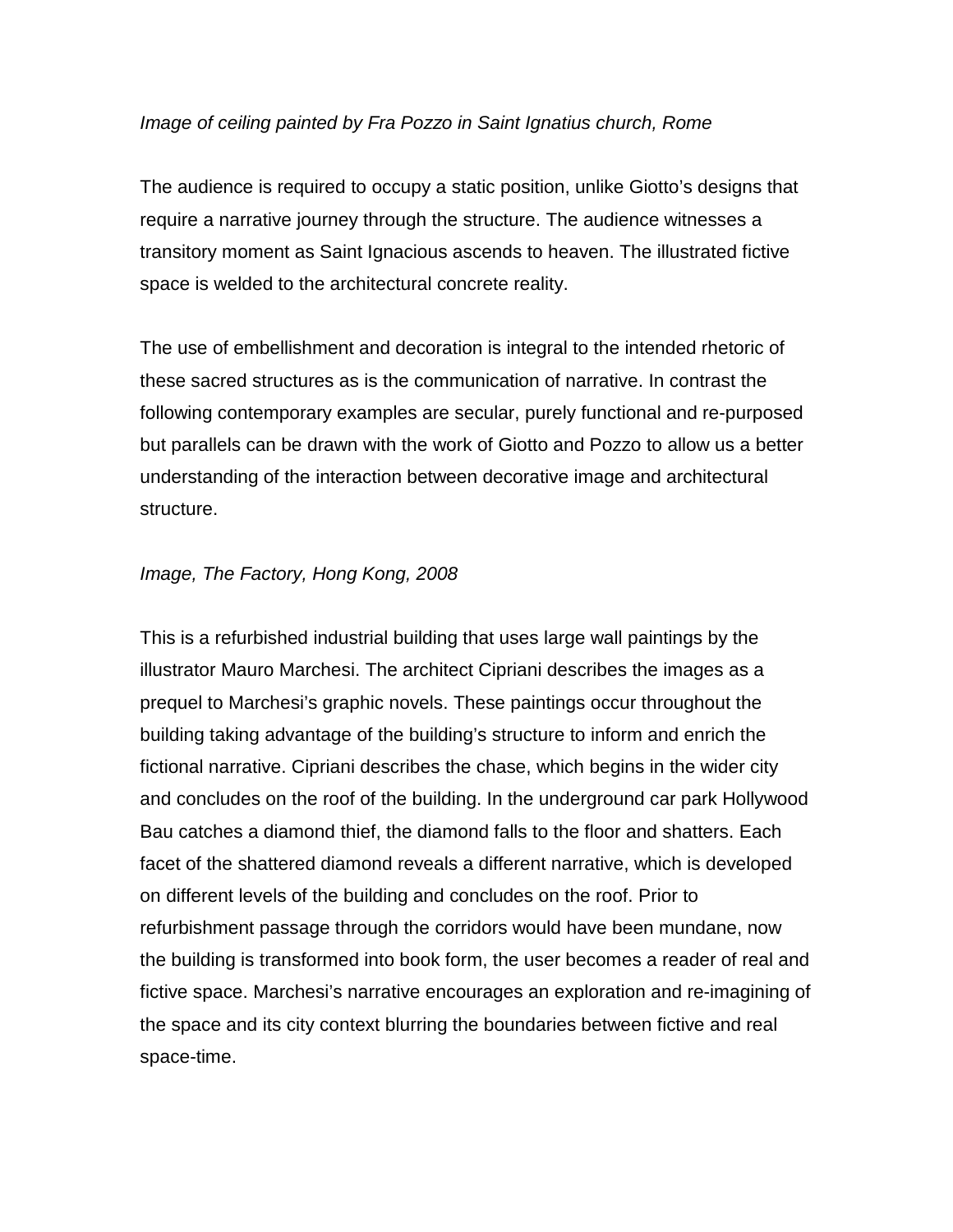#### *Images of TFL art projects*

TFL's Art on the Underground projects have commissioned artists to install works across the transport network. TFL's project is part of a long engagement between the transport system and the visual arts, which began in the early  $20<sup>th</sup>$  century as an effort to improve and enrich a challenging architectural environment. The current user's experience of the transport space is enhanced by over a century of decorative projects. The TFL projects have preferred fine artists and introduced a more conceptual content. The three examples discussed here allow passengers to reflect on their journey through the transport system and essentially 'read' the space they pass through. The promotion of a reflective state echoes aspects of the previously considered sacred spaces.

## *Images, Wallingers Labyrinth for TFL*

Mark Wallinger's, Labyrinth, 2013, has been permanently installed in all 270 underground stations and each Labyrinth differs in its design. All the images are enamel on sheet metal, a process that echoes the traditional manufacture of signage on the underground. In each station Wallinger's Labyrinth shares space with a visually similar and now iconic schematic graphic map of the transport system.

Both the map and the labyrinth conceptualise space. The map however presents a problematic maze between points of departure and destination. On the other hand Wallinger's labyrinth introduces a poetic transport, the single pathway of a labyrinth avoids problems of choice, it focuses and calms the viewer if they choose to carefully trace a path to its inevitable outcome.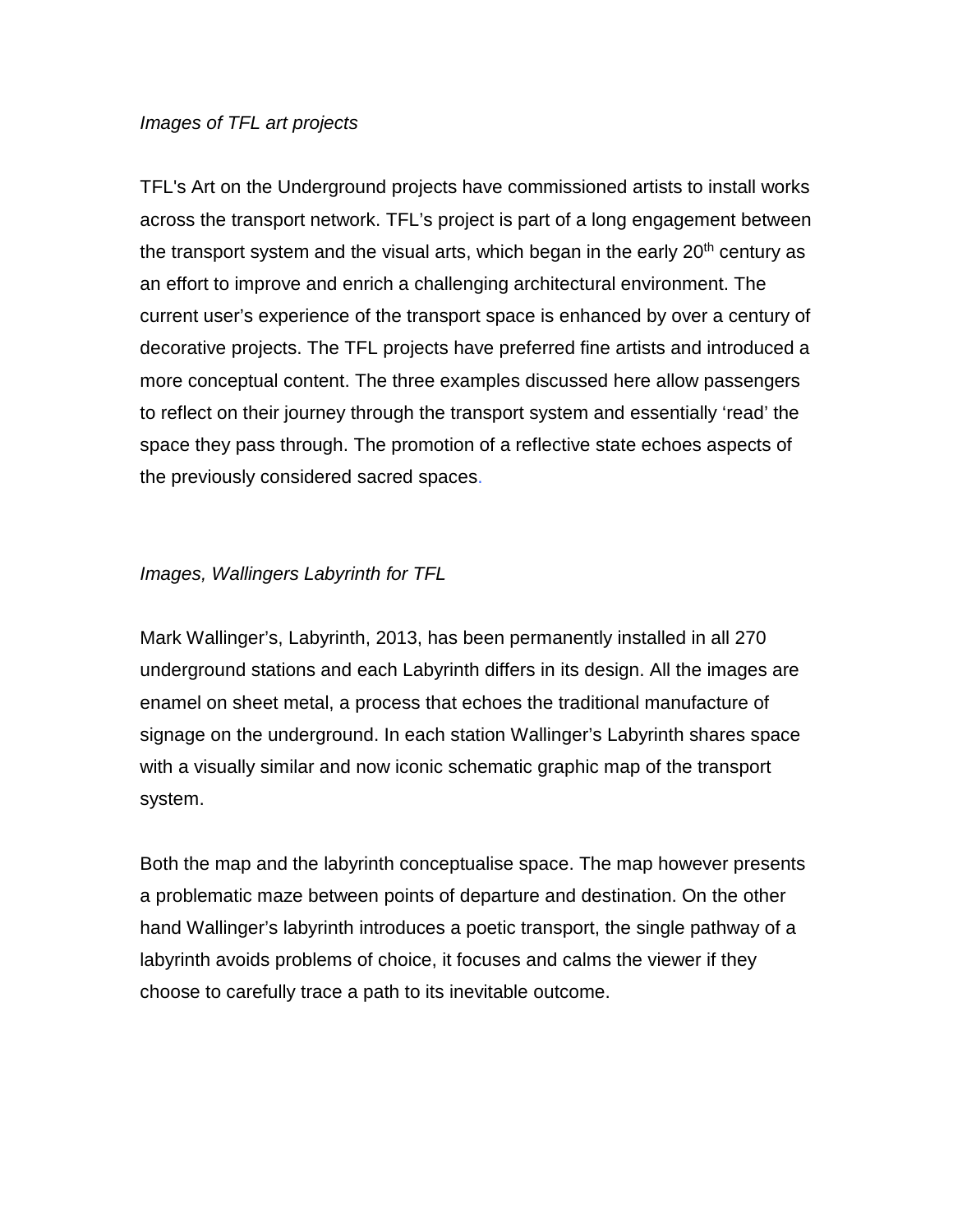#### *Image, Labyrinth at Chartes Cathedral*

Wallinger is making reference to the historical use of Labyrinths. Chartres cathedral has a large labyrinth embedded into the floor. Pilgrims would on arrival walk the labyrinth and the journey would calm and focus them in preparation for the conclusion of their sacred journey. The labyrinth acts as a threshold into the sacred space. Positioned in every station, Wallinger's Labyrinth may also be read as a threshold image preparing the passenger for the transition to and from subterranean space. The transport map and the labyrinth are both conceptualisations of space designed to aid the transition from knowable space above ground to a disorienting and unknowable subterranean space. The map and the Labyrinth also point to the sameness and the difference we encounter as we are transported through the network and the disorienting effect this has upon us.

#### *Images of Trabazian's installation at Southwark tube station*

Mitra Tabrizian's temporary TFL project 'You Don't Know What Nights are Like' takes the form of large photographs that decorated the exterior of Southwark Tube Station. These images illustrate the largely hidden lives of London's night workers and the part played by TFL in their transportation from the edge of the city into their central London workplaces. The visual narrative infers the potential for the whole transport system to become a threshold space that interconnects different social and economic areas. We are invited to read the transport network as a site where personal narratives are written. Short passages of text from interviews with night workers accompany the images allowing the audience to construct narratives from the real life experiences of others. Eleanor Pinfold, Head of Art on the Underground, describes these texts as internal voices that reflect on lost time.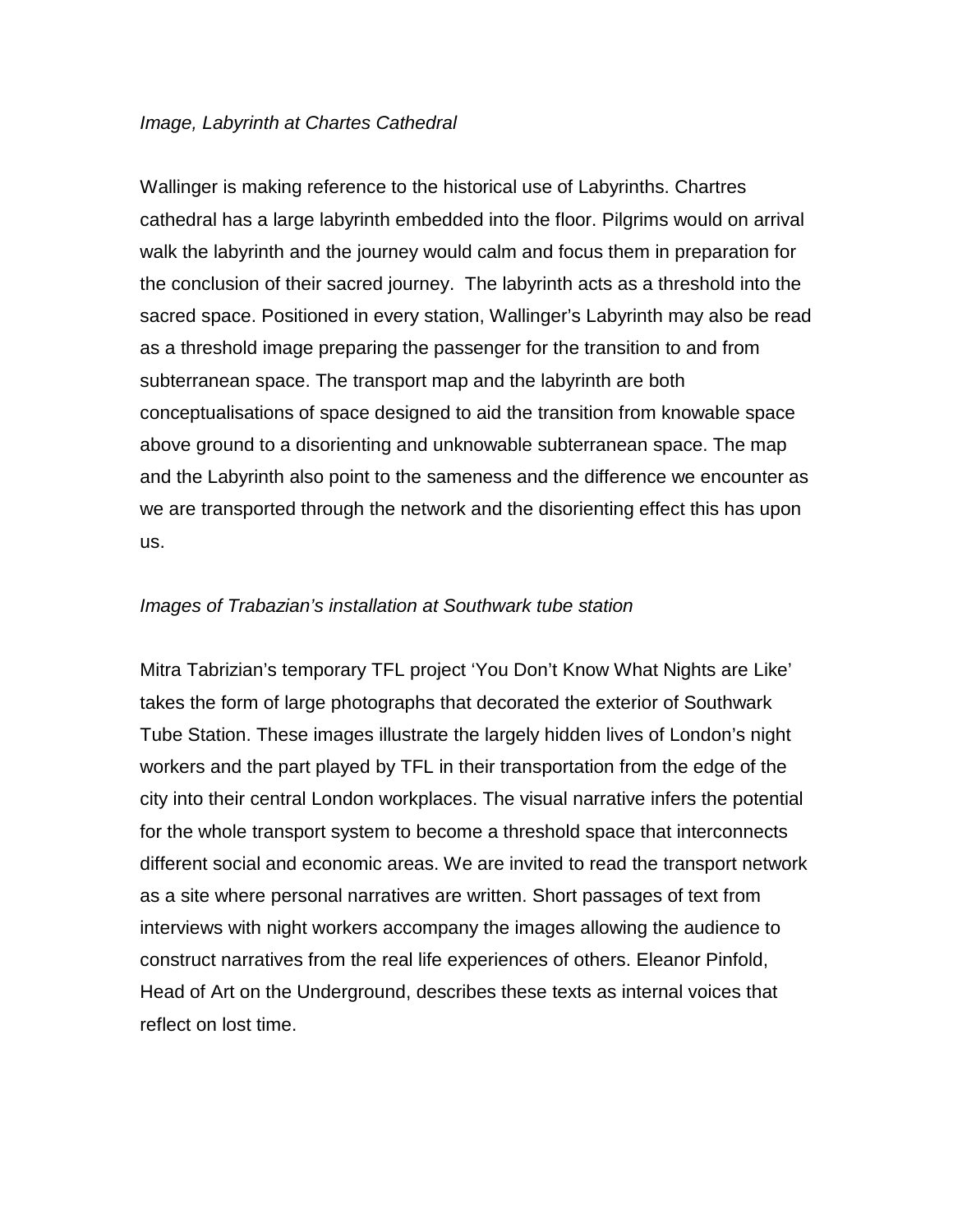The work invites the audience to consider their own inner voice, blending their own real and immediate experience. Subtle visual signifiers such as the bus stop and the railway viaduct link the immediate experience of the geographic near with the imagined far, and the sense of twilight as a liminal space signifies the transition from one state into another. The tube station is consequently identified not solely as part of a system that mechanistically transports us through geographic spaces, characterised by social and economic boundaries, but one, which also transports us poetically into a conceptual space where a reflective inner voice may construct narratives.

Tabrizian's work directs us to the poetic in the everyday. She also anchors the images within a very real socio-political context. Similarly the Scrovegni chapel combines a beguiling poetic narrative with the socio-political terrain of the period. Both works seek to bring through a process of 'reading' a sense of the poetic to their respective audiences and to transport them through the blending of real and fictive experience to an internally reflective space.

### *Image of Poncelet's Wrapper at Edgeware rd station*

Poncelet's Wrapper uplifts and excites a windowless and unremarkable structure. As the title Wrapper suggests there is a sense of the architectural structure being subverted into becoming an object such as a gift or special purchase that has the function of concealment leading to surprise. This also leads to a deceptive resizing of the structure. Those travellers limited to a single encounter are impressed by its spectacular and unexpected presence. Those who are regular commuters can through consistent examination realise the many visual references to the local environment.

### *Image of Poncelet's Wrapper at Edgeware rd station*

The highly decorative tiles for example use a colour scheme borrowed from the coded colours of lines on the transport map and the repetitive forms are